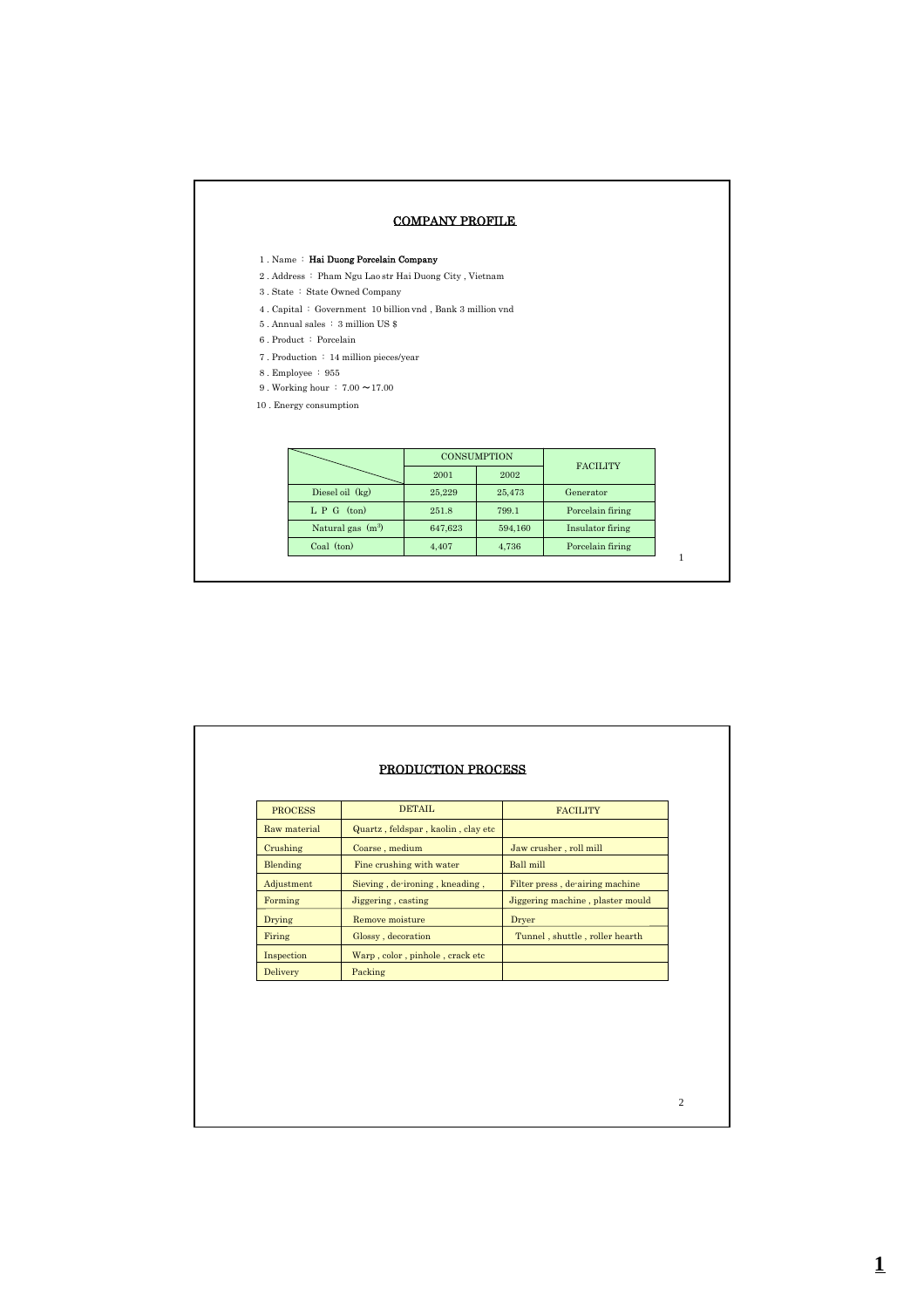| Power equipment<br>90,755 kw<br>Electricity<br>Boiler<br>Coal<br>$3.2 \text{ ton/hr}$<br>Tunnel kiln<br>Coal<br>Decoration kiln<br>Electricity<br>496 pcs/hr<br>Decoration kiln $(R H K)$<br>LPG<br>$1,230$ pcs/hr<br>Shuttle kiln $(10 \text{ m}^3)$<br>$\mathbf{L}$ P G<br>3,500 pcs/time<br>Shuttle kiln $(4.7 \text{ m}^3)$<br>$\mathbf{L}$ P G<br>$1,800$ pcs/time | <b>FACILITY</b> | <b>ENERGY</b> | CAPACITY                             |
|-------------------------------------------------------------------------------------------------------------------------------------------------------------------------------------------------------------------------------------------------------------------------------------------------------------------------------------------------------------------------|-----------------|---------------|--------------------------------------|
|                                                                                                                                                                                                                                                                                                                                                                         |                 |               |                                      |
|                                                                                                                                                                                                                                                                                                                                                                         |                 |               |                                      |
|                                                                                                                                                                                                                                                                                                                                                                         |                 |               | $1$ million $\operatorname{pcs/mon}$ |
|                                                                                                                                                                                                                                                                                                                                                                         |                 |               |                                      |
|                                                                                                                                                                                                                                                                                                                                                                         |                 |               |                                      |
|                                                                                                                                                                                                                                                                                                                                                                         |                 |               |                                      |
|                                                                                                                                                                                                                                                                                                                                                                         |                 |               |                                      |
|                                                                                                                                                                                                                                                                                                                                                                         |                 |               |                                      |

|                              |                          | SPECIFICATION OF FIRING FACILITY    |                       |                       |  |
|------------------------------|--------------------------|-------------------------------------|-----------------------|-----------------------|--|
|                              |                          |                                     | <b>SHUTTLE KILN</b>   |                       |  |
|                              | TUNNEL KILN              | <b>ROLLER</b><br><b>HEARTH KILN</b> | 10 <sup>m</sup>       | 4.7 <sup>m3</sup>     |  |
| Length (m)                   | 86.7                     | 20                                  |                       |                       |  |
| Inside width (mm)            | 1300                     | 1150                                | 2070                  | 1550                  |  |
| Effective height (mm)        | 1250                     | 260                                 | 1300                  | 1100                  |  |
| Maximum temperature (C)      | 1350                     | 915                                 | 1350                  | 1350                  |  |
| Firing atmosphere            | Reduction                | Oxidization                         | Reduction             | Reduction             |  |
| Number of burners (one side) | 23                       | 10                                  | 18                    | 3                     |  |
| Pushing speed of kiln car    | 62 min/car               | $0.2$ m/min                         | 24 hr/time            | 19 hr/time            |  |
| Fuel                         | Producer gas             | L P G                               | L P G                 | L P G                 |  |
| Composition                  | CO 24 %                  | Butane60 % Propane40%               | Butane60 % Propane40% | Butane60 % Propane40% |  |
| Calorific value (kcal / )    | $1.440/m^3$              | $11,000$ /kg                        | $11,000$ /kg          | $11,000$ /kg          |  |
| Consumption                  | 13,820,730m <sup>3</sup> | 38kg/hr                             | 556kg/time            | 260kg/time            |  |
| Kiln car                     |                          |                                     |                       |                       |  |
| Number of cars inside kiln   | 42                       | 40slabs/row X3rows                  |                       |                       |  |
| Length $(mm)$                | 2000                     | $500$ /slab                         |                       |                       |  |
| Width (mm)                   | 1300                     | $380/s$ lah                         |                       |                       |  |
| Effective height (mm)        | 1310                     | 260                                 |                       |                       |  |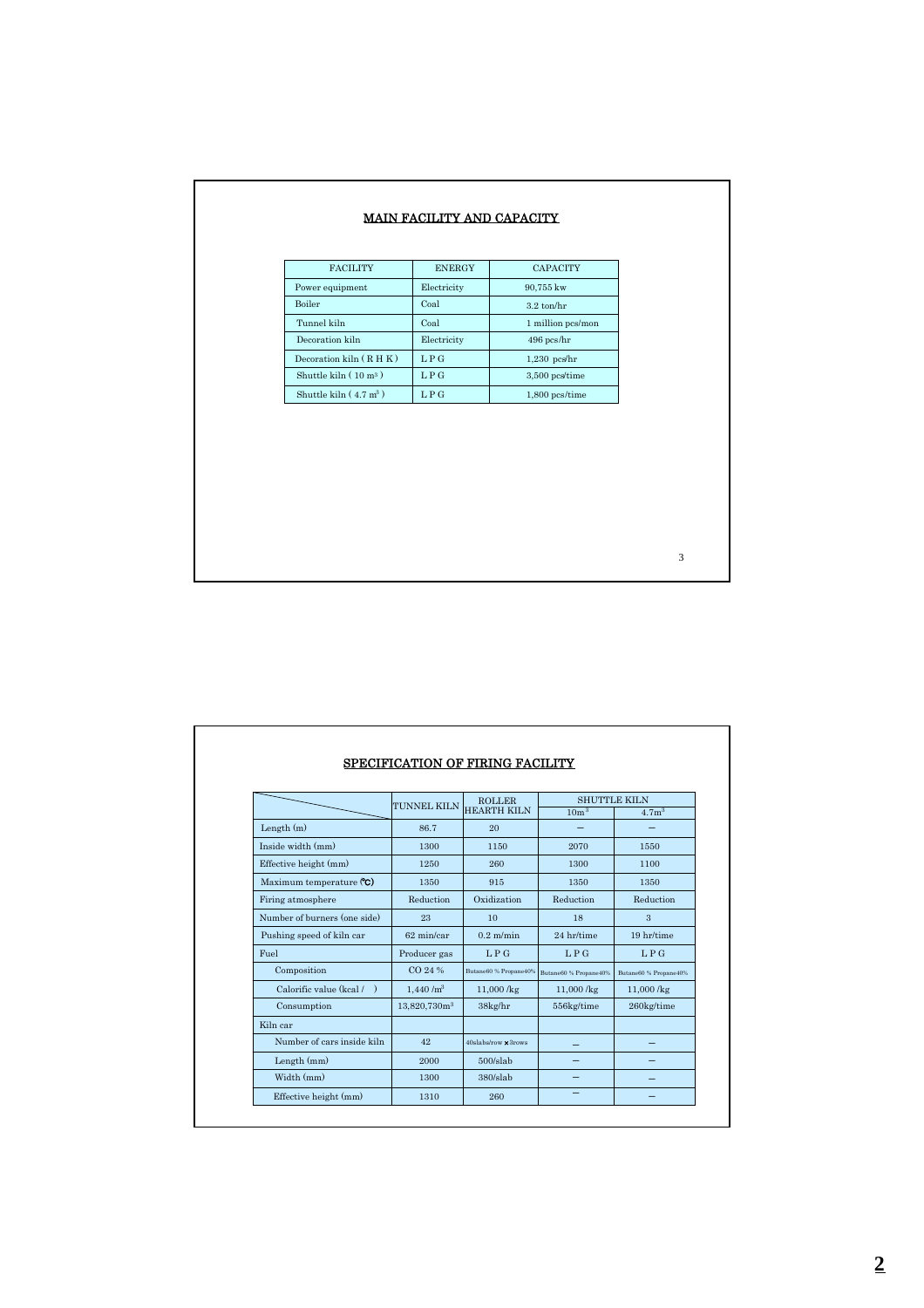|                                                                          | EFFECT (ENERGY CONSERVATION)                                                       | <b>INVESTMENT</b>    |
|--------------------------------------------------------------------------|------------------------------------------------------------------------------------|----------------------|
| <b>Tunnel</b> kiln                                                       |                                                                                    |                      |
| Heat balance                                                             |                                                                                    | Not necessary        |
| Reduce radiation heat loss from kiln surface                             | $Coal = 474$ ton/year 21,400 us \$/year                                            | $10.000$ us\$        |
| Reduce heat loss of combustion exhaust gas                               | $Coal = 237 \text{ ton/year}$ 10,700 us \$/year                                    | Not necessary        |
| Replace sand for sand seal and optimizing<br>the volume                  | Temperature difference small                                                       | $3.000$ us\$         |
| Provide gap between sagger and car top                                   | Decrease temperature difference between<br>top and bottom                          | $5.000$ us\$         |
| Maintain sagger height for kiln car                                      | Stabilize gas flow and temperature inside<br>kiln, improve yield                   | Not necessary        |
| Install kiln exit door                                                   | Stabilize atmosphere and temperature of<br>maximum temperature zone, improve yield | $1.000$ us\$         |
| Extend pre-firing hour from entrance<br>before reduction atmosphere zone | Decrease temperature difference between<br>top and bottom, improve yield           | Not necessary        |
| Roller hearth kiln                                                       |                                                                                    |                      |
| Increase kiln pressure to positive                                       | $LPG = 6.6$ ton/year 2,500 us \$/year                                              | Not necessary        |
| Introduce biscuit firing process                                         | Improve quality of ware                                                            | Not necessary        |
| Shuttle kiln                                                             |                                                                                    |                      |
| Install high speed type burner or introduce<br>high speed type kiln      | Decrease temperature difference between<br>top and bottom, improve yield           | 5,000<br>us\$ 50,000 |

|                      |                                                        |                       |               | (Unit : kcal/t)           |               |
|----------------------|--------------------------------------------------------|-----------------------|---------------|---------------------------|---------------|
|                      |                                                        | <b>TUNNEL KILN</b>    |               | <b>ROLLER HEARTH KILN</b> |               |
|                      |                                                        | Calorific value       | $\frac{0}{0}$ | Calorific value           | $\frac{0}{0}$ |
|                      | Fuel combustion heat                                   | $7387.2 \times 10^3$  | 99.8          | 836.0×10 <sup>3</sup>     | 99.6          |
|                      | Heat carried by prefired goods and sagger              | $\Omega$              | $\Omega$      | 3.4                       | 0.4           |
|                      | Heat carried by pre-fired goods                        | $\Omega$              | $\Omega$      | 2.1                       | 0.2           |
|                      | Heat carried by sagger                                 | $\theta$              | $\Omega$      | 1.3                       | 0.2           |
| Input heat           | Heat carried by kiln car                               | 13.1                  | 0.2           |                           |               |
|                      | Heat carried by the refractory                         | 12.3                  | 0.1           |                           |               |
|                      | Heat carried by iron part                              | 0.8                   | 0.1           |                           |               |
|                      | Total                                                  | $7400.3 \times 10^3$  | 100           | $839.4 \times 10^3$       | 100           |
|                      | Heat carried by pre-fired goods and sagger             | 8.0                   | 0.2           | 23.8                      | 2.8           |
|                      | Heat carried by fired goods                            | 3.1                   | 0.1           | 6.2                       | 1.9           |
|                      | Heat carried by sagger                                 | 4.9                   | 0.1           | 7.6                       | 0.9           |
|                      | Heat carried by kiln car                               | 144.4                 | 2.0           |                           |               |
|                      | Heat carried by the refractory                         | 141.1                 | 1.9           |                           |               |
| Output heat          | Heat carried by iron part                              | 3.3                   | 0.1           |                           |               |
|                      | Heat carried by cooling air                            | 1732.6                | 23.3          | 295.0                     | 35.1          |
|                      | Heat carried by combustion exhaust gas                 | 1772.8                | 24.0          | 442.0                     | 52.7          |
|                      | Heat loss due to radiation and others                  | 3742.5                | 50.5          | 78.6                      | 9.4           |
|                      | Total                                                  | $7400.3 \times 10^3$  | 100           | $839.4 \times 10^3$       | 100           |
|                      | Effective heat per ton of fired goods                  | $457.5 \times 10^{3}$ |               | $308.2 \times 10^3$       |               |
|                      | Heat required for firing the pre-fired goods           | 457.5                 |               | 308.2                     |               |
| <b>Trective</b> heat | Effective heat per ton of fired goods including sagger | 1188.5                |               | 395.9                     |               |
|                      | Heat required for heating sagger                       | 731.0                 |               | 87.7                      |               |
|                      | Heat efficiency for fired goods only                   | 6.2%                  |               | 36.9%                     |               |
|                      | Heat efficiency for fired goods including sagger       | 16.1%                 |               | 47.4%                     |               |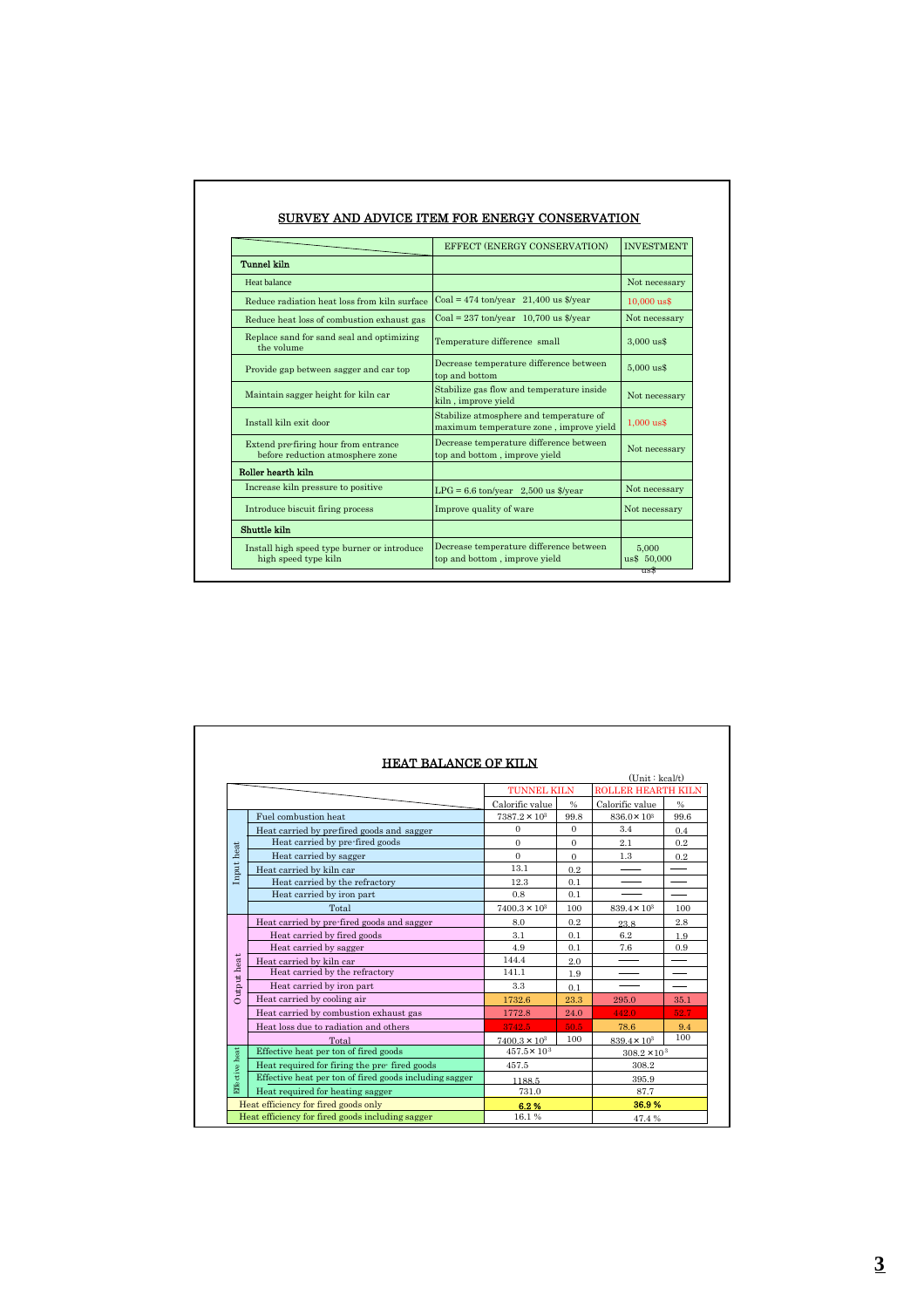| <b>EFFECTIVE HEAT OF SHUTTLE KILN</b> |  |  |  |  |  |
|---------------------------------------|--|--|--|--|--|
|---------------------------------------|--|--|--|--|--|

|                  |                                                         | 10m <sup>3</sup> SHUTTLE KILN  | 4.7m <sup>3</sup> SHUTTLE KILN |
|------------------|---------------------------------------------------------|--------------------------------|--------------------------------|
| $\ddot{a}$       | Effective heat per batch of fired goods                 | $321.9 \times 10^3$ kcal/batch | $165.6 \times 10^3$ kcal/batch |
| Le               | Heat required for firing the pre-fired goods            | 321.9                          | 165.6                          |
| <b>Effective</b> | Effective heat per batch of fired goods including slabs | 748.6                          | 384.2                          |
|                  | Heat required for heating slabs                         | 426.7                          | 218.6                          |
|                  | Heat efficiency for fired goods only                    | 5.3 %                          | 5.8%                           |
|                  | Heat efficiency for fired goods including heating slabs | 12.2 %                         | 13.4%                          |

7

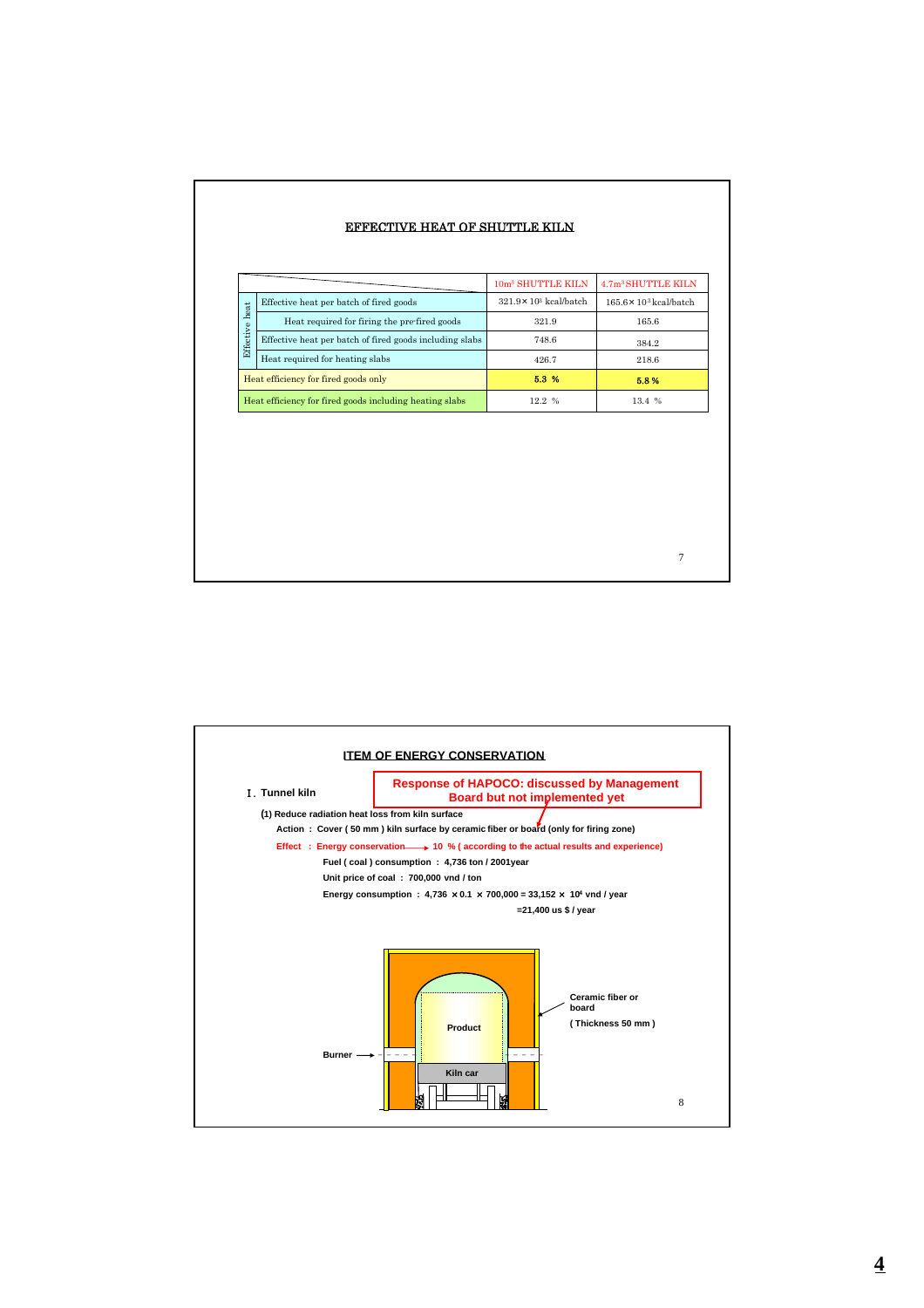

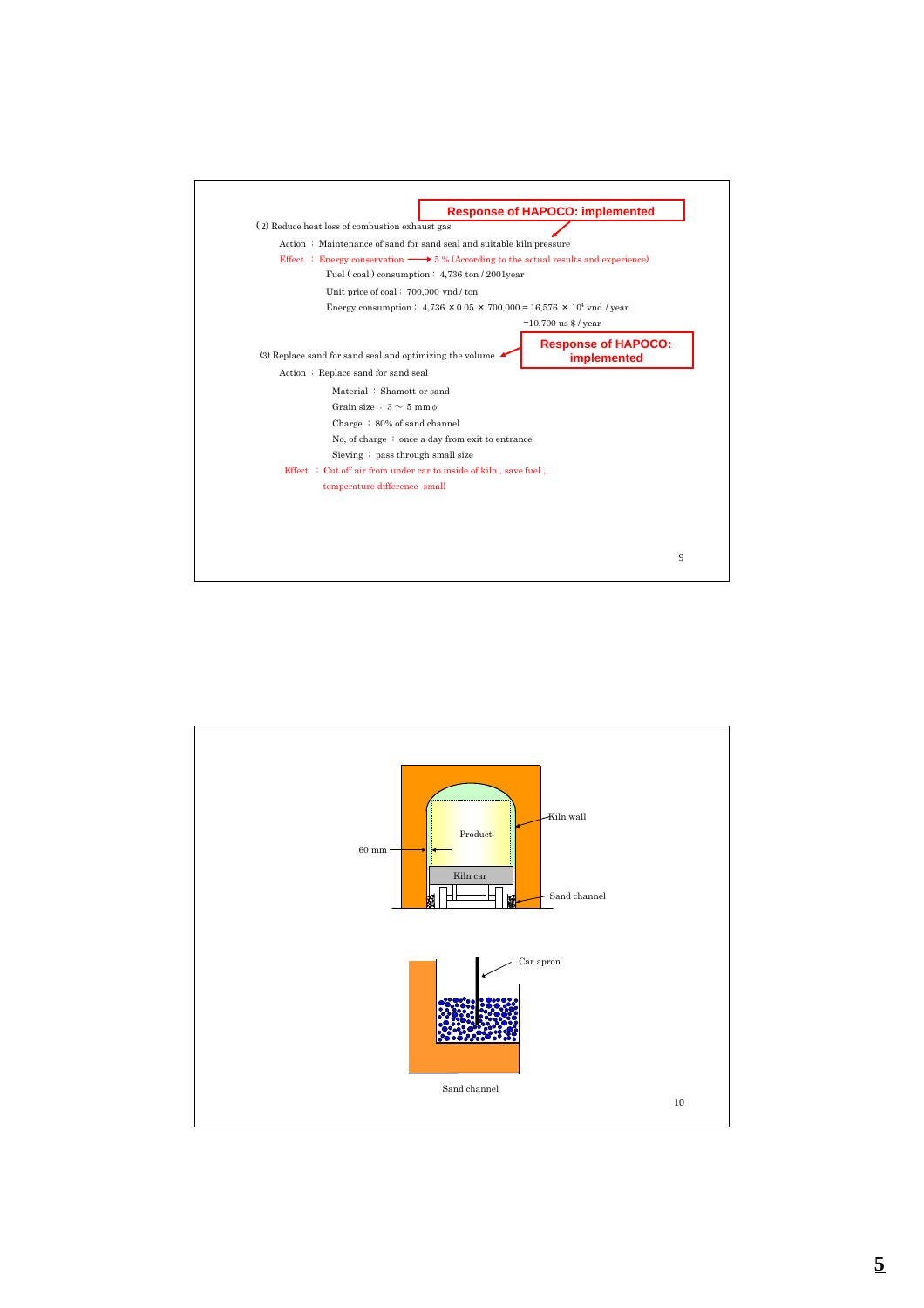

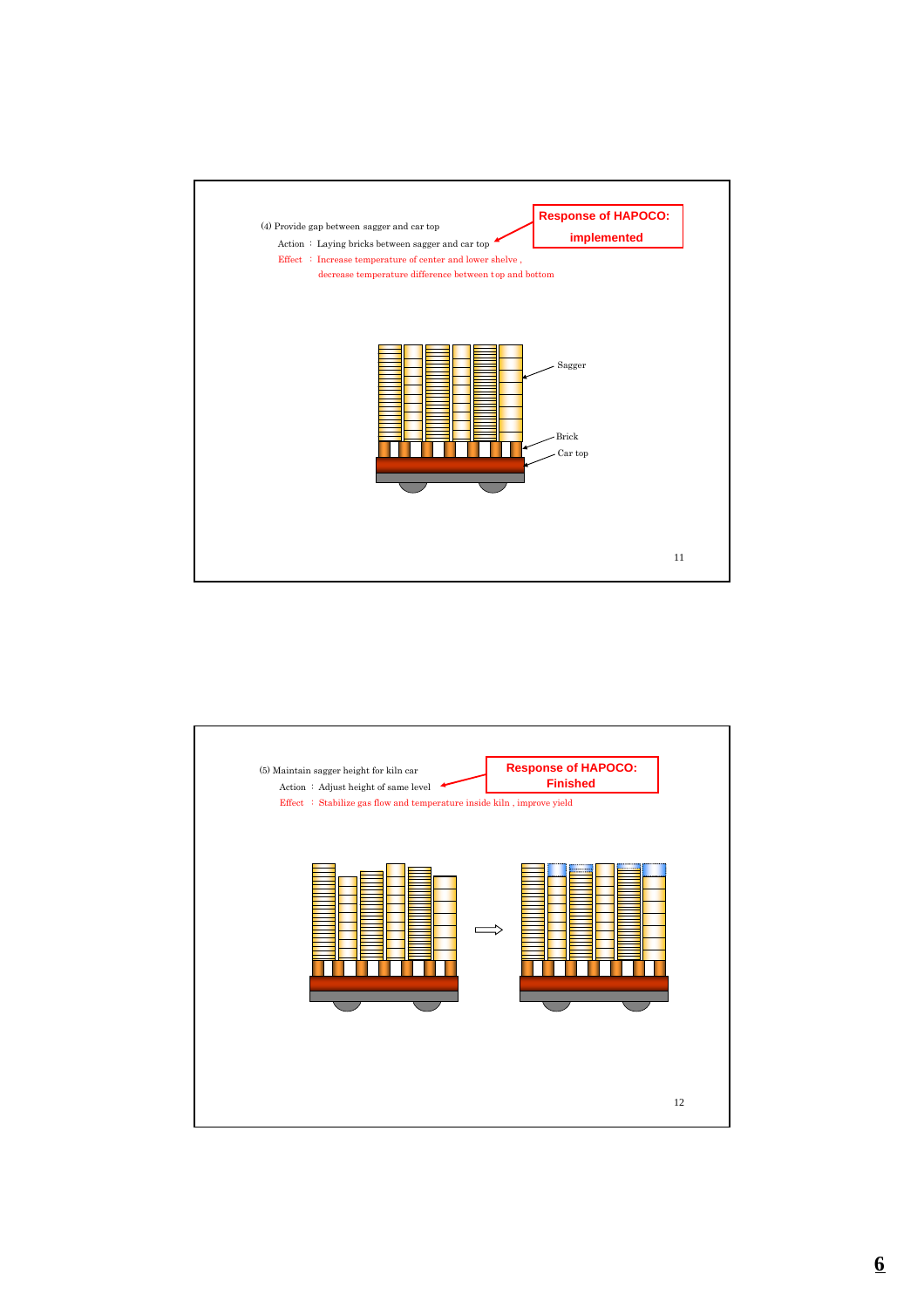

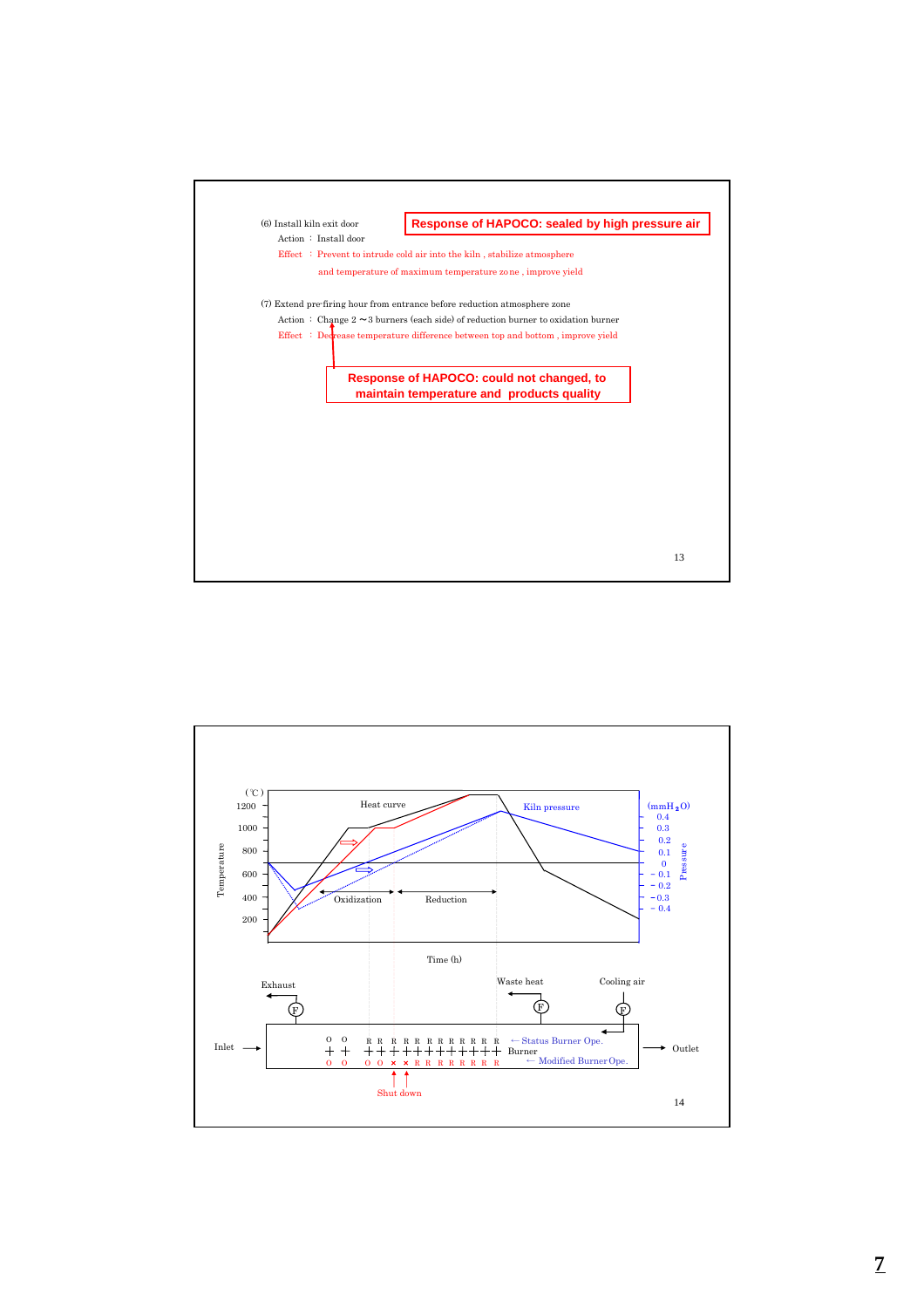